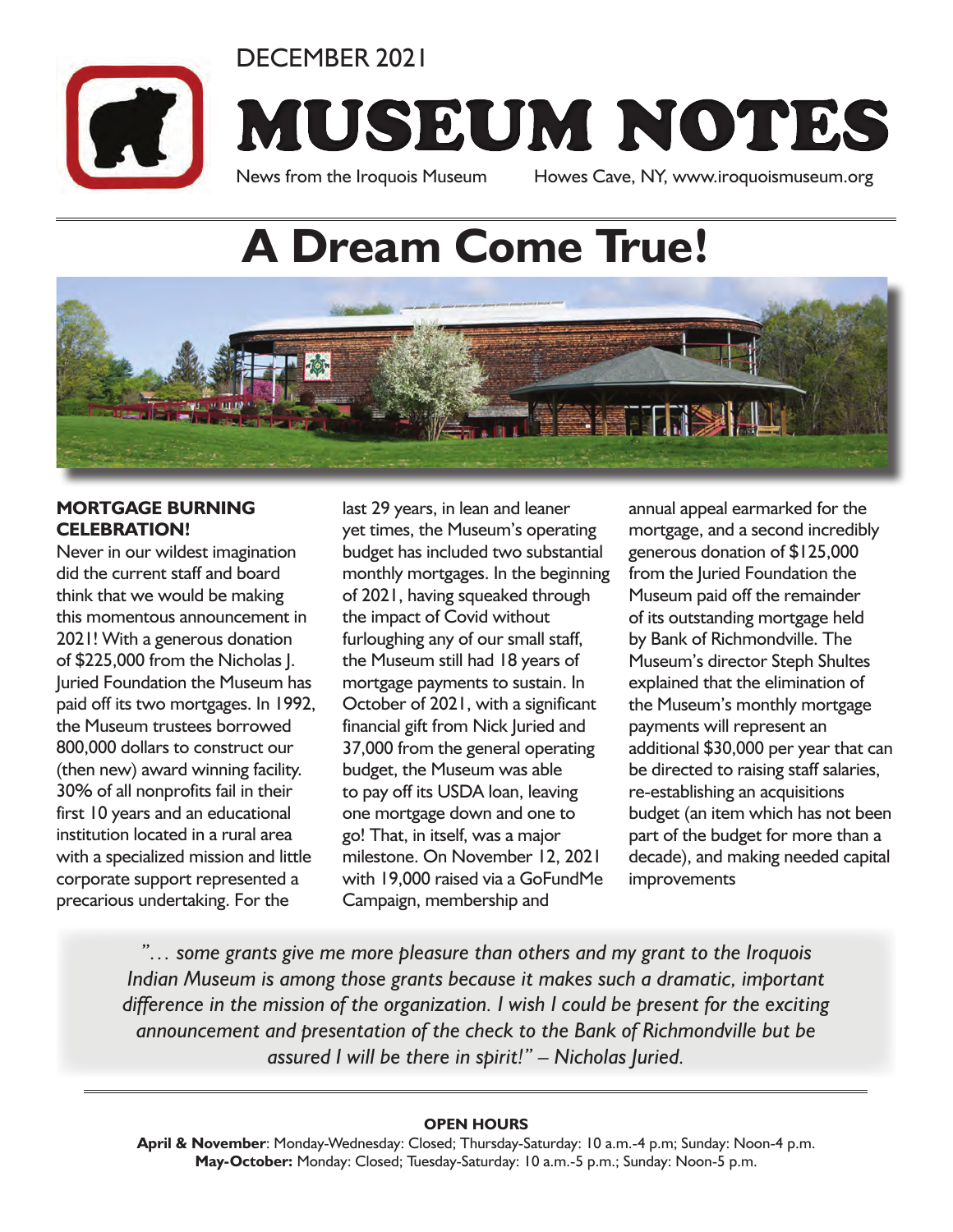## **WHAT IF WE GAVE A PARTY AND NO ONE CAME?**

We had no idea what to expect when we opened our doors this April with COVID protocols in place after being closed to the public for 14 months. We were pleasantly surprised! Despite concerns limiting travel, people of all ages eagerly expressed their willingness to get out and participate in in-person experiences again. A record day in July saw 200 visitors and overall visitation for 2021 is projected to be 9100 when we close for the season on Nov 28. Those numbers exceed 2019 attendance, which was previously the highest attendance the Museum had seen in ten years. This is an even more impressive accomplishment considering that these numbers do not include the Labor Day Iroquois Arts Festival, which had to be cancelled this year and which normally attracts another 1000 – 1200 individuals.



*Marilyn Hill demonstrating finger weaving.*

### **IT'S A WRAP**

With the trees void of leaves and the days getting colder summer may feel long past. But what a full summer it was! NYSCA funded **artist demonstrations** included Teio Elijah and Ishi Brown (traditional outfits, gustowehs), and Keeya Greene (moccasins); and Jamie Jacobs (quillwork). Marilyn Hill offered both a demonstration and a participatory workshop in the uncommon art of fingerweaving. The Allegany River Dancers from western NY, Haudenosaunee Dancers from Onondaga, and Ononta'a:ka Dancers from Oneida, NY performed social dances, interpreting age-old songs passed from generation to generation, and modelling their individually distinctive outfits.



*A member of the Ononta'a:ka Dancers thrills the crowd!*

Our August fundraiser, **Roots, Rhythm, and Ale**, once again featured the Rubber Band with a high octane mix of Cajun, zydeco and blues-flavored music that brought the audience to the dance floor. Opening the evening was Seneca/Onondaga artist Mike Jones. Armed with a mean harmonica, acoustic guitar, and a well-honed repertoire of blues favorites and original songs, Mike set the scene for the fun to follow. High on the Hog, Serious Brewing, and other local artisanal vendors rounded out the evening with tasty food and beverages, yarn goods, and hand crafts. Special thanks to lead sponsors Harva Company Plastic Fabricators (Schoharie) and Price Chopper/Market 32 (Cobleskill) for their important support of this community event.

*These events are made possible by the New York State Council on the Arts with the support of Governor Andrew Cuomo and the New York State Legislature, Humanities New York, Poets & Writers, and friends and members of the Iroquois Museum.*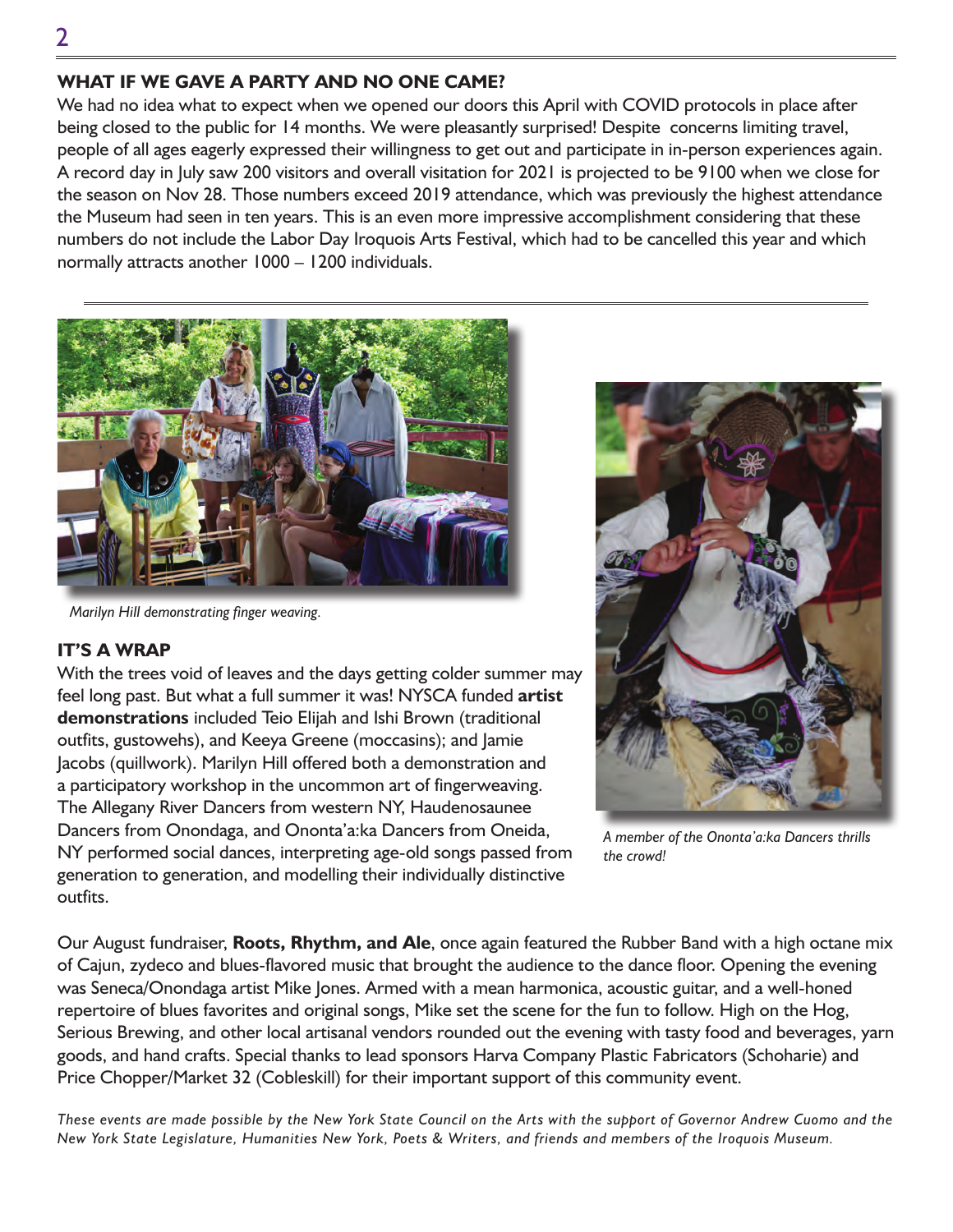## **INVESTIGATIONS: FROM STONE TOOLS TO CONTEMPORARY ART**

Like many other things this year, two of our special events took place in a revised time frame. Our always popular Early Technology Day, which usually occurs in April took place on Oct 16. The day featured demonstrations and opportunities for flintknapping with Barry Keegan, Alan Kroninus, Jay MacManus, and D. Michael Price. Museum Educator Mike Tarbell showcased his expertise in recreating early tools of the hunt. Artifact identification was offered by Archeology Department volunteers Fred Stevens, Tom Anderson, Jon Vidulich, Steven Spretnjak, and Anthony Giardenelli. If you missed the Day and have an interest in learning more about archaeology, contact the Museum and consider joining the team in the field next season.

The opening reception for Identity/ Identify, our main gallery exhibit, was also postponed from May to a reception on October 9. Several of the artists were on hand to speak about their work including: Andrea Chrisjohn from Kingston, NY; Karen Ann Hoffman who traveled with her family from Oneida,WI; Lance Hodahkwen and his family from Syracuse; Danielle Soames with friends and family from NY City; Shelia Escobar and her husband Ralph from Syracuse; and Mike Jones from western NY (who missed the reception and photo shoot but not the food)!



*A budding flintknapper at work*

#### **VIDEO VISITS AND IN-HOUSE PROGRAMS**

Between American Thanksgiving and Native American Heritage Month, the fall has always been a busy time at the Iroquois Museum. This year was no exception. The new video visits launched at the peak of COVID remained popular. With a brand spanking new "green screen" the Museum was able to create a professional looking "studio" for Brenda to bring her cultural knowledge to over 635 young and adult learners from Alberta, Canada to Austin, Texas between October and November alone. In-house programs this fall served another 400 students.



## **OUTREACH AND COLLABORATION**

Once again, the Museum has been extending its mission beyond our four walls. This summer, new work from the collection was installed on the concourse at the Albany International Airport. This highly visible location sees one and a half million travelers each year. On August 23, Museum curator Colette Lemmon served as a guest for a virtual panel presentation on the work of Mohawk artists Babe & Carla Hemlock in conjunction with the Adirondack Experience's Artists & Inspiration series. Additionally, Lemmon served as one of the judges for the Adirondack Experience's Mohawk & Abenaki Art Market on August 28. We also worked with the Tyler Arts Gallery at SUNY Oswego to arrange for the loan of 34 objects from the Museum's collection for their Native New York exhibit. The show was open from  $10/8 -$ 11/14, 2021. Cultural Interpreter Brenda LaForme was interviewed by documentary filmmaker James LaRocca of Hudson, NY for an upcoming production. LaRocca's films explore philosophical ideas around the world through the language of cinema.

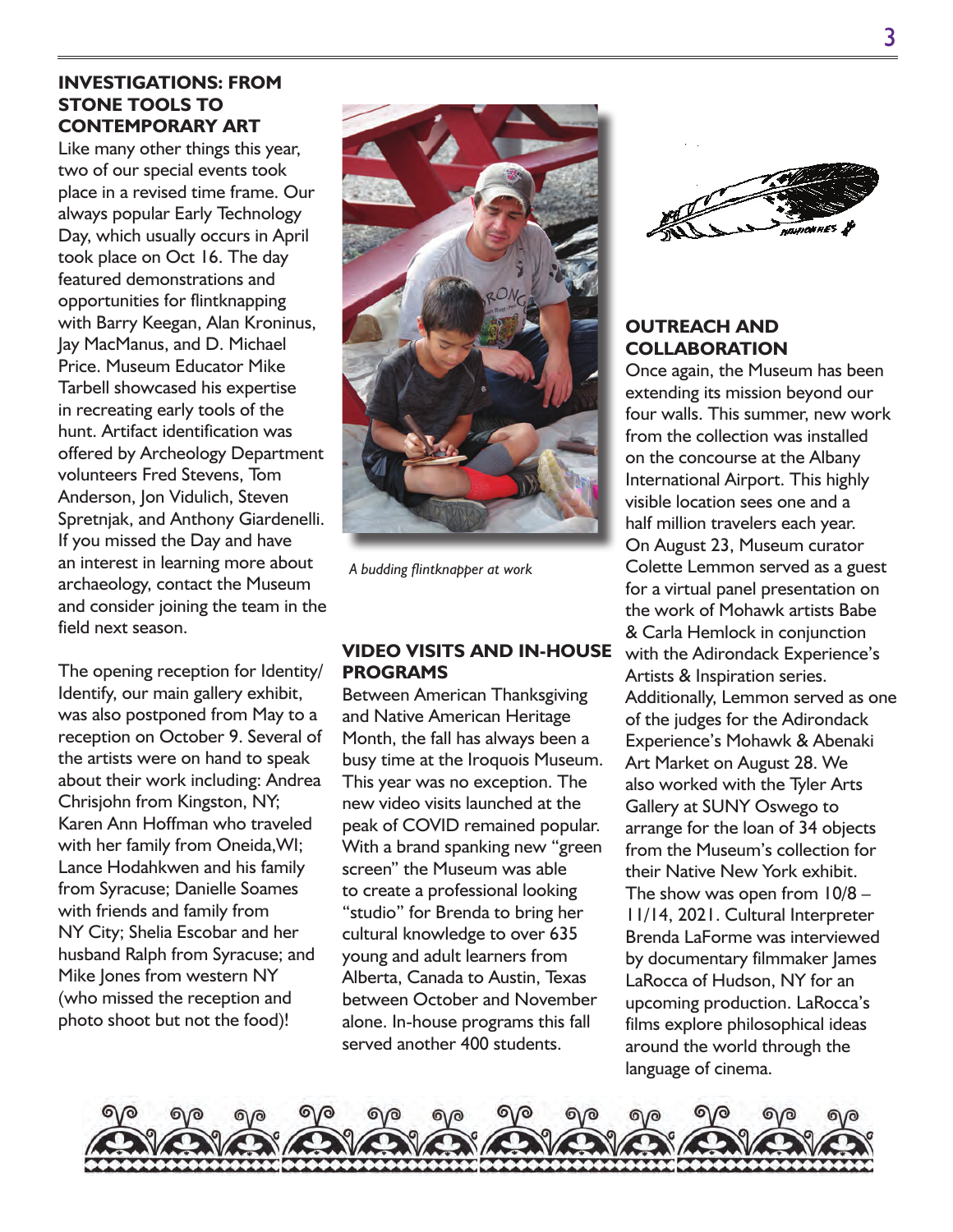### **DIGGING IT WITH THE BIG DOGS!**

For those of you who wonder what it's like behind the scenes on one of the Museum's archaeological excavations, we thought you'd enjoy some excerpts from volunteer Beth Suter's Facebook post about the last field day of 2021.

*November 10, Schoharie Creek, Archaic site, NY —'Tis the last day for us Iroquois Museum volunteers, one sifting screen was already being disassembled. Three or four other 2 m² [meter square] units were being backfilled. Phil Hilferty and Stephen [Spretnjak] did a beautiful job raking the project area back to normal. But I'm working on what we see is a significant feature in Test Unit 8; it's a dark stain with FCR [fire cracked rock], chert flakes, sandstone, charcoal, artifacts. Meanwhile, Fred Stevens and I are buzzing left and right — labeling A, B, C, D artifact bags — which means that there are significant artifacts that need separate bags, notations, XYZ coordinates. Artifacts: nutting stones, hammerstones, a sweet massive biface, side-notched projectile point base… and an Archaic Genesee projectile point! Over 4 inches long, 11 cm. Plus there is a charcoal sample!\$! Oooh, baby, mmm. BizzzyBeth is organizing floor plans/graph paper map, so Stephen, the artist in the group, can pencil in the feature and its surface artifacts. Then I taught Barry Keegan how to bisect a feature, while I screened our dirt and wrote our feature notes. Camera/PhotoBoard, North Arrow, tarps for shaded photographs: check one, check two, check three. Photos: pre- and post- bisection. And of course on the last hour, of the last day of the dig – Boom! The BIGGEST most perfect COMPLETE projectile point I've ever seen: Genesee-o baby! Date: 4,000 Yo [years old], so big. "So big, damn, point almost looks Paleo. Know what I'm sayin'?" "Bam, take that you megafauna, ya' like my atlatl <dart> ?" "Yeh gettin' my point, or am I sooo Archaic?" Showed four or five others how to "Munsell" the feature. Tape measures and line levels out for CMBD, centimeters below datum, for our Z-axis coordinate. "Hey Artifact, put that in your D-Bag, Baby!" "And, yo, what's your X,Y,Z-?" asks Cartesian Grid. "Then, take that to the Lab, AnthroDude, don't care if you don't like labels, can you say 'trinomial'?" Exciting last hour of the last day of the dig. Not to worry though, and please stay tuned, because we winterized (ha ha) Unit 8. We'll be back next season.*



*Barry Keegan, Beth Suter, & Phil Hilferty showing off the Genesee projectile point.*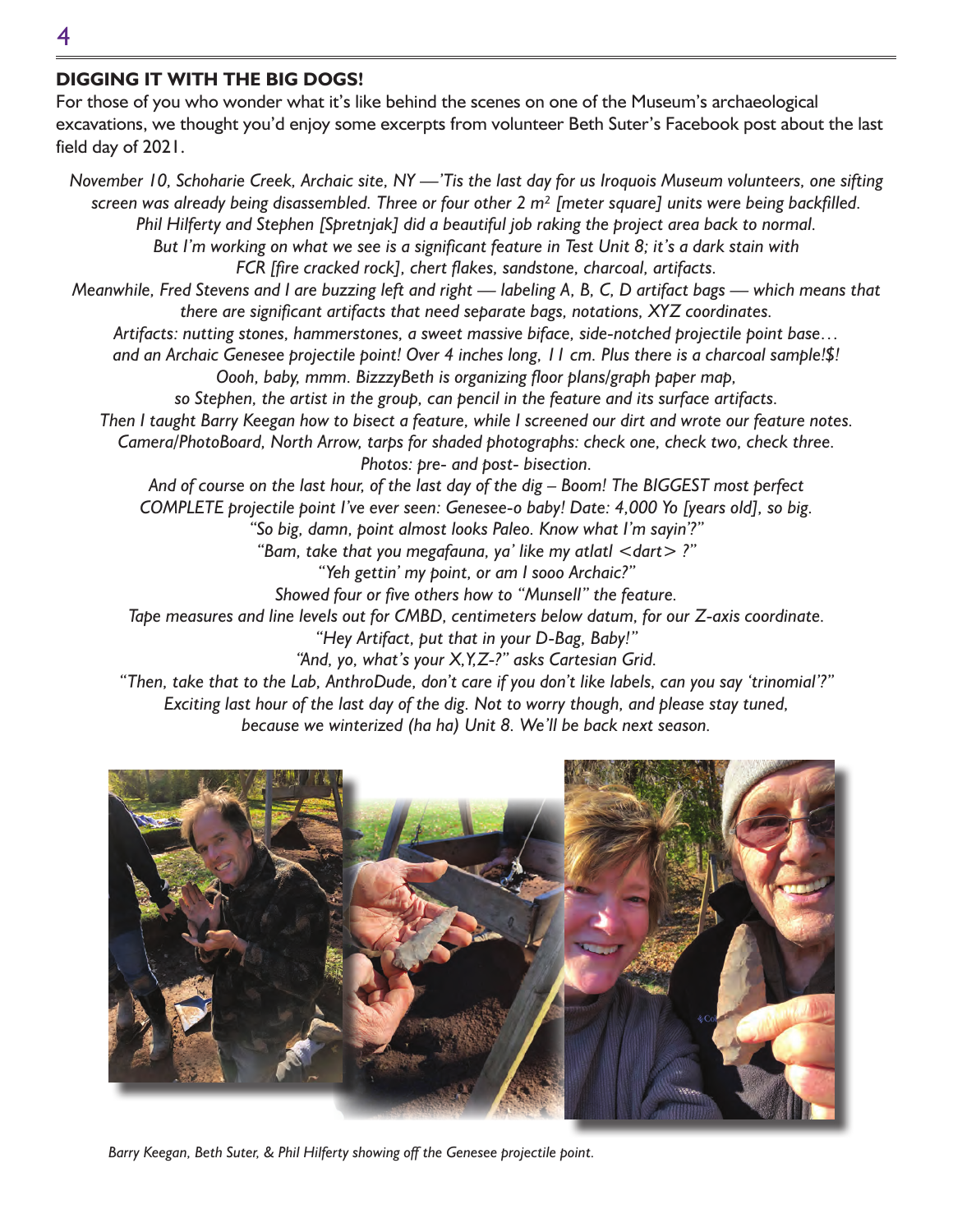## **STAFF CHANGES**

Once again, we bid farewell to a young and talented Marketing and Promotions professional. Cassandra Miller joined the staff in March 2020 just weeks before we were forced to close because of Covid-19. During her stint with us she helped to brainstorm our successful Roots, Rhythm, and Ale event, pumped up our social media presence, promoted our gift shop, and brought many great ideas to the table. Cassandra left the Museum in June 2021 for a full time position as the Executive Director of Catskill Symphony Orchestra in Oneonta, NY. We wish her the best in her challenging new endeavor.

With Cassandra's departure, the Museum reimagined the promotions position into a new position that would provide some much needed administrative support for our director. With an indomitable attitude and a wealth of organizational skills, Heather Livengood was appointed as the Museum's new Assistant to the Director in July 2021. Heather resides in Duanesburg, NY, is a former educator, and is well known to many of our visitors (especially children) as she drives the Duanesburg Central School bus route. She handled the Museum's reception desk throughout the summer season greeting visitors and doing shop sales. Already she was able to garner the Museum time slots on WAMC's Roundtable and WMHT's A House for the Arts (AHA). As Heather gets familiar with her new job, she'll also be taking over the membership, social media posts, marketing, and booking our virtual and in person education programs. We look forward to heading into an exciting 2022 season with Heather as part of the Museum's unstoppable team.

#### **RAFFLE**

While we couldn't host the annual Labor Day Festival this year, we still managed to make some folks out there very happy! Raffle winners Leslie Hooper of Middleburgh, NY won the Diane Shenandoah pot and John Morette of Schenectady was the lucky recipient of a Mike Jones print.

## **CUE THE CLOSEUPS!**

The Museum's Identity/Identify exhibit was featured on a recent episode of WMHT's **A House for the Arts**. If you missed the program, you can catch it here: https://www.iroquoismuseum.org/press

#### **FURNACE**

On one of the first cold days of October the Museum's aged furnace stopped working without warning. The repair company was called and the diagnosis was dismal. The 30-year old equipment would need to be repaired (\$10,000) or replaced (\$30,000). With its age a consideration, the board decided a replacement was in order. The bad news is that the equipment is back ordered until late December/early January so the staff has been layering up as if for North Pole expeditions and working with space heaters and our final visitors for 2021 have been cheerfully wearing their coats without complaint. The good news is that the Nicholas Juried Family Foundation came to the rescue with a gift of \$30,000 for the new furnace so that by mid-January Little Boy and the staff will be cozy warm once again.



*Ever helpful Little Boy assists volunteer Sue Hess with shop inventory.*